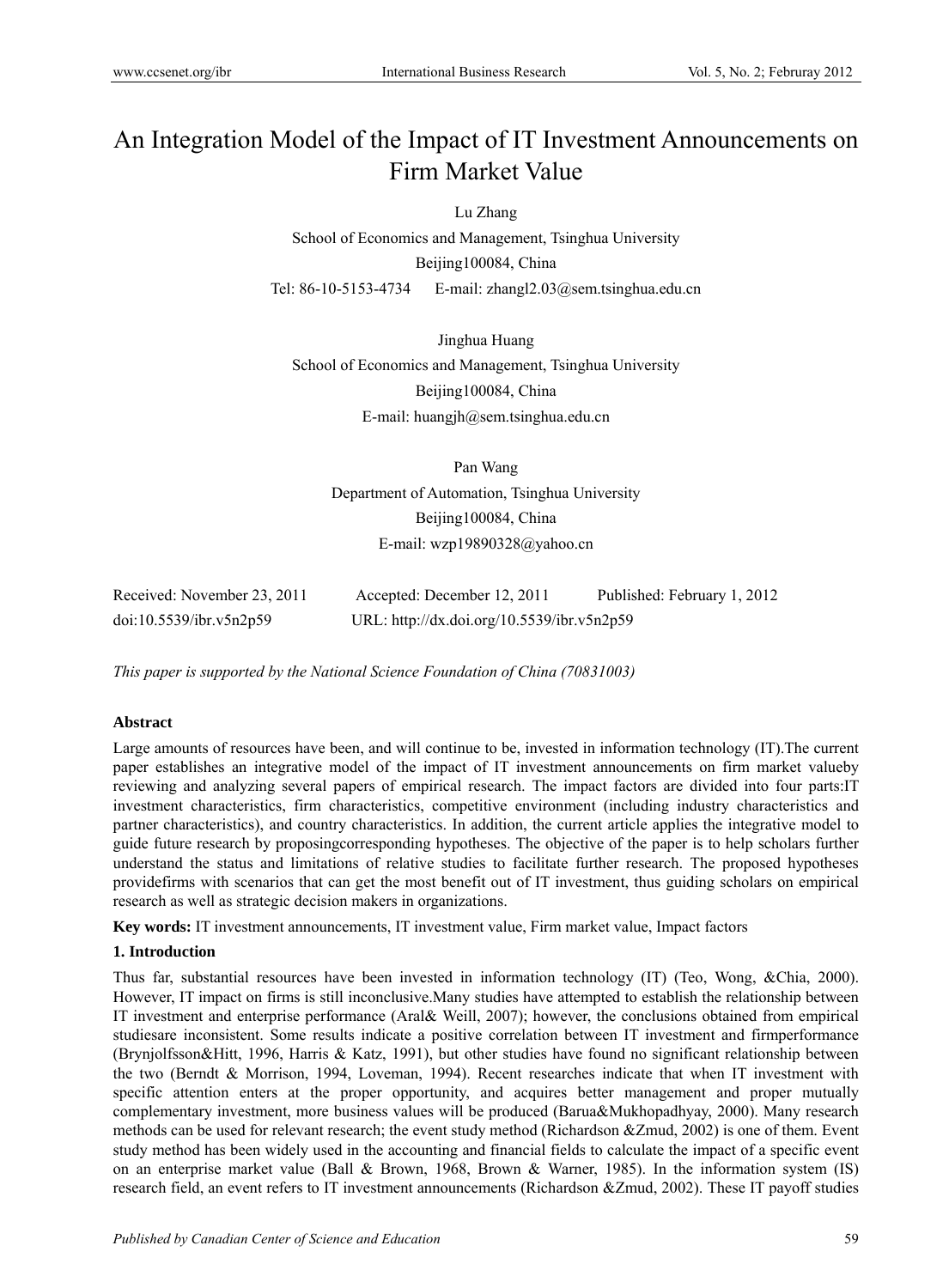focus on two problems: (1) Does IT payoff?and(2)In which conditions can IT investment obtain the maximum return (Richardson &Zmud, 2002, Dehning, Richardson, &Zmud, 2003, Oh, Kim, & Richardson, 2006)? In literature, firm market valueis used as the measure ofan IT investment payoff. For the first research problem, the conclusions obtained from previous studies areinconsistent. The second research problem tried to explain the source of the inconsistent impact of IT investment and to determine when an IT investment is efficient.

For the two issues mentioned above, the current article has three targets: (1) review the literature for empirical studiesand summarize the limitations of previous research on the impact factors of IT investment values, (2) propose an integration model of the impact of IT investment announcements on firm market value based on relevant theory and existing studies on the impact of IT investments on firmmarket value, and (3) propose relevant hypotheses to guide future research.

In collecting literature, the authors used "Information Technology" or "Information Systems," "e-commerce" or "e-business," and "announcement" as keywordsto search in all ISI Web databases. The authorsobtained 24 related articles from a total of 206 articles by finding and reading the papers one by one. The citation databases of SCI-Expanded and SSCI in the ISI Web of Knowledge started their collection from 1994 to 1998.For the literature before1998, the authors mainly filteredthese using the references of existing literature. The authorsobtained 25 related literaturesfrom the period 1993–2007.

First, the article systematicallyreviewsempirical studiesin the literature to look into the factors of theseempirical studies andthen summarize their limitations. Second, an integration model is proposed based on the related theory and existing empirical studies. This article also proposesrelevant hypotheses to guidefuture research based on the integration model. Finally, the contribution and limitations of this articleare presented.

## **2. Review of Empirical Research**

## *2.1 Literature Review*

The author divided the literature into six categories based on the research objects to more clearly understand and compare the literature before reviewing the empirical studies. The articleconducts the following statistics based on the research objects and published journals (Table 1).

The first category is investment announcements related to IT. Researchers get the announcements by using information technology (IT) and information system (IS) as the keywords to search. However, the research conclusions are not consistent in these announcements. Dos Santos, Peffers, &Mauer(1993)Im, Dow, & Grover(2001)and Richardson and Zmud (2002)find no significant relationship between IT investment and firm market value.Chatterjee,Pacini, &Sambamurthy(2002),Dehning,Richardson, &Zmud (2003),Dardan, Stylianou, & Kumar (2006), Oh, Kim, & Richardson(2006),and Meng and Lee (2007)indicatethat IT investment can bring excess profits for the firm. In addition, some of the literaturealso studythe impact of IT investment characteristics, firm characteristics, and industry characteristics on the changes in firm market value.Dos Santos et al.find that the market has a higher evaluation for innovative IT investment compared to the following IT investment (Dos Santos et al, 1993). Imet al. (2001) examine the impact of industry, firm size, and announcement time on stockprices. Richardson and Zmud (2002) find the strategic role of IT investment announcements has a significant effect on abnormal returns. Dehning et al.(2003) findthat when companies have strategic transformation in the role of IT investments, they can often get significant excess returns. Oh et al.(2006)find that business growth opportunities, uncertainty, the strategic role of IT, the disclosing party, the interactionrelationship betweenuncertainty and strategic role of IT investments, and that between uncertainty and asset specificity have a significant impact on the abnormal return offirms. Meng and Lee (2007) examine the industry, firm size, and business type, and find that these three factors may affect the value of IT investment.

The second category is e-business announcements. This category of announcements is about firms developing e-commerce activities or expressing the intention to develop e-commerce activities.Subramani and Walden (2001), Lee, Cho, & Lee (2002), Dehning,Richardson, &Urbaczewski(2004), Ferguson, Finnb, & Hall (2005) and Lin, Jang, & Chen(2007)show that e-commerce announcementshave a positive effect on firm market value. Dewan and Ren (2007) find that when the changes in risk are controlled, the impact of e-commerce announcements on the stock price is not significant. The literatureconducts research onthe impact of the type of e-commerce, innovation, firm size, market size, and other attributes of corporate experience on firm market value.

The third category is enterprise system announcements. These announcements refer to enterprise resource planning (ERP) systems, customer relationship management (CRM) systems, supply chain management (SCM) systems, and decision support systems. Hayes, Hunton, & Reck(2001)studythe market reaction to ERP systems and find that investors give a positive evaluation on ERP implementation announcements. They also conducted a research on the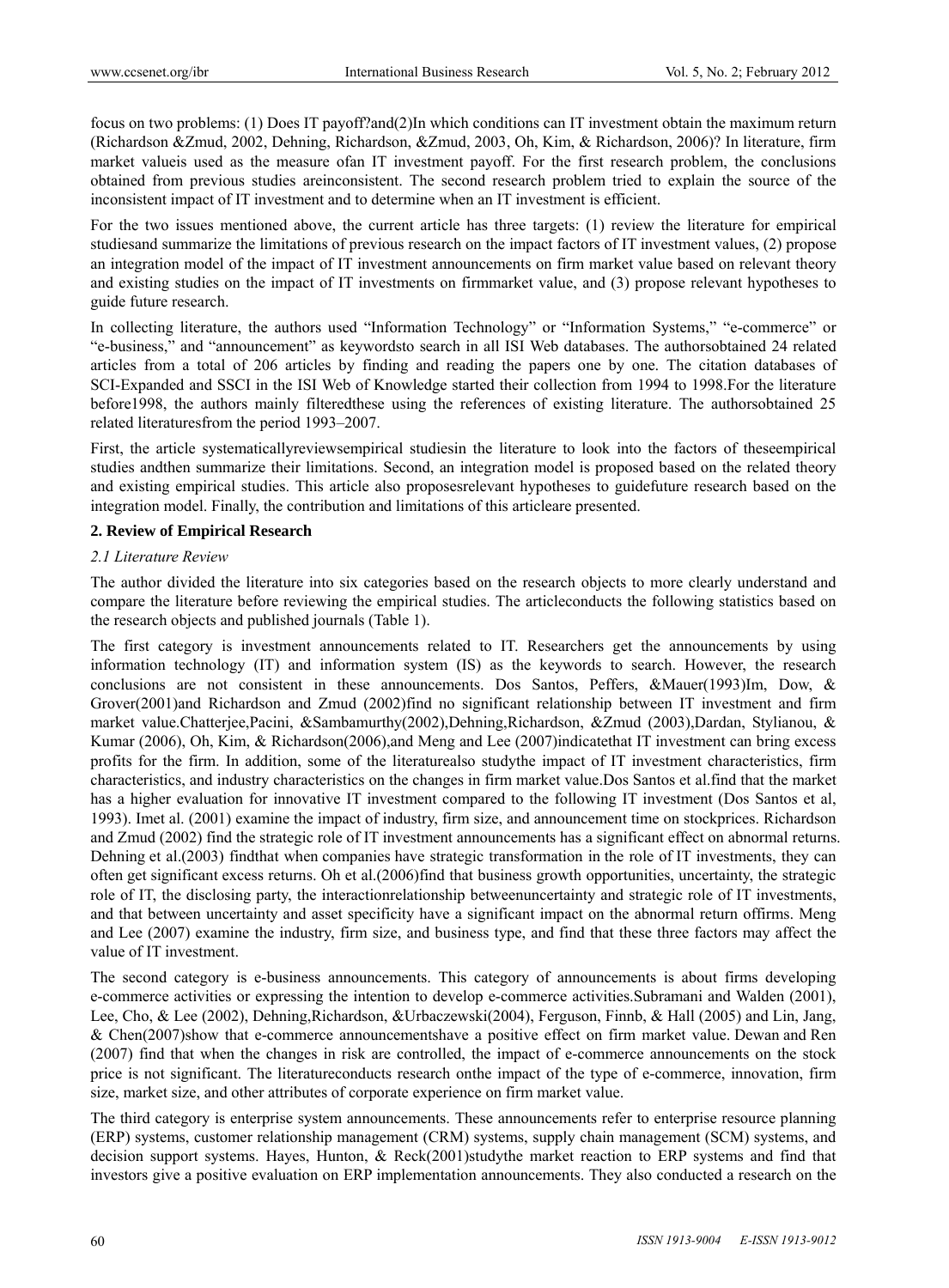market reaction to theinteraction of firms' health degree and firm size.Aside from the ERP characteristics, theyalso introduce supplier factors. The research results indicate that a smallhealthy firm will gain higher returns, and choosing well-knownsuppliers enhances the firm's benefits. Ranganathan and Brown (2006) employ 116 ERP investment announcements during the period of 1997–2001.They find significantly positive abnormal returns in the events window. They also use regression models to examine the number of ERP module implements, the implementation of the range, and the impact of the supplier on abnormal returns. The regression modelsindicatethat the first two variables are positively correlated with abnormal return.

The fourth category isannouncements related to knowledge management. This type contains the announcements about knowledge sharing and knowledge management system. Sabherwaland Sabherwal (2005) conduct a research on knowledge management announcements based on IT. They find thatthe abnormal returns of firms have a significant relationship withfirm size, Return on sales (ROS), synergy of firm effectiveness and knowledge management, firm stability, and diversification. Based on103 knowledge management announcements from 1995 to 2002, Sabherwal and Sabherwal (2007) find that firmsize, knowledge management strategy, and synergy of knowledge management strategy have a significant relationship withabnormal returns, whereas there is no significant correlation with the knowledge management process, source, andusers.

The fifth category is IT outsourcing announcements. This category mainly refers to outsourcing activities about IT, IS, and e-commerce. The researchers explain the advantages and disadvantages of outsourcing on firmsby learning the impact of IT outsourcing announcementson firm market value. Hayes, Hunton, &Reck (2000) and Peak, Windsor, & Conover (2002)indicate thatIT outsourcing cannot bring excess profits. However, Oh and Gallivan (2004), Oh, Gallivan, & Kim (2006), and Agrawal, Kishore, &Rao (2006) point out that there is a significant relationship between IT outsourcing andfirm market value. These studies also find that industry, scale of outsourcing contracts, specificity of IT resources, difficulty of supervision, firm size, and supplier size have significant impacts on abnormal return.

The sixth category is IT staff announcements. This typecontains announcements about IT workers, management staff, CIO, and so on. Existing studies only focus on the level of CIO appointments because information is limited to CIO appointments. Chatterjee, Richardson, & Zmud (2007) examine themarket reaction to the announcements thatfirmshave created CIO positions. The creation of CIO positions significantly enhancesthe market returnof firms. Khallaf and Skantz (2007) employ 461 CIO appointment announcements from 1987 to 2002, and find no significant difference between created and appointed CIO and appointed CIO alone. They also find thatthe market will punish firmsthatdo not access the advantage of the CIO potential strategy in a timely manner. The market reaction to the quality of CIO appointmentsis also examined.

## *2.2 Limitations of Existing Research*

Althoughexisting studies have examined the impact of IT investments on firm market value from various dimensions, there are some limitations. First, the time interval of the sample used in literature is too short, thus further validation of these research results is necessary to determine whether they could be applied in present IT investments. Second, certain limitations still exist in the following aspects in existing research.

Most studies belong to the general research on IT investments or e-business investments, and few studies on concrete IT investment projects are available. When the concrete projects are not limited, their special attribute is difficult to concretize to measure their influences on IT investment values. Therefore, various IT investment projects should be concretized, and the character factors and weights influencing the enterprise market value should be tested, aiming at various concrete investment projects (Dos Santos et al., 1993, Im et al., 2001, Hayes et al., 2001). For example, ERP systems provide a unified information platform that improves the internal efficiency offirms, saves costs, and providesopportunities for future application.CRM systems achieve a better understanding of customer preferences to gain higher customer satisfaction and,ultimately, improve business performance. The strategic goals, scale of implementation, time needed to implement, technology during the implementation, and process of producing value between the two systems are different. The impact of theinfluencing factorson IT producing business value is also not the same. Thus,the specific characteristics of ERP and CRM should be discussed. Based on a certain theory, the attributes that may affect the business value will be found.

In the aspect of firm characteristics, firm attributes play a vital role during IT investment producing value, although empirical studies employingfirm characteristics are available. The kind of firm characteristics that has great impact on IT investments is difficult to identifybecause IT investments are broad. Thus, for specific IT investments, the kind of firm characteristics that will systematically influence IT investment value can be analyzed based on theory and previous studies (Dos Santos et al., 1993, Hayes et al., 2000). For instance, the purchase of IT hardware has little connection with the health degree offirms. However, the implementation of large enterprise systems such as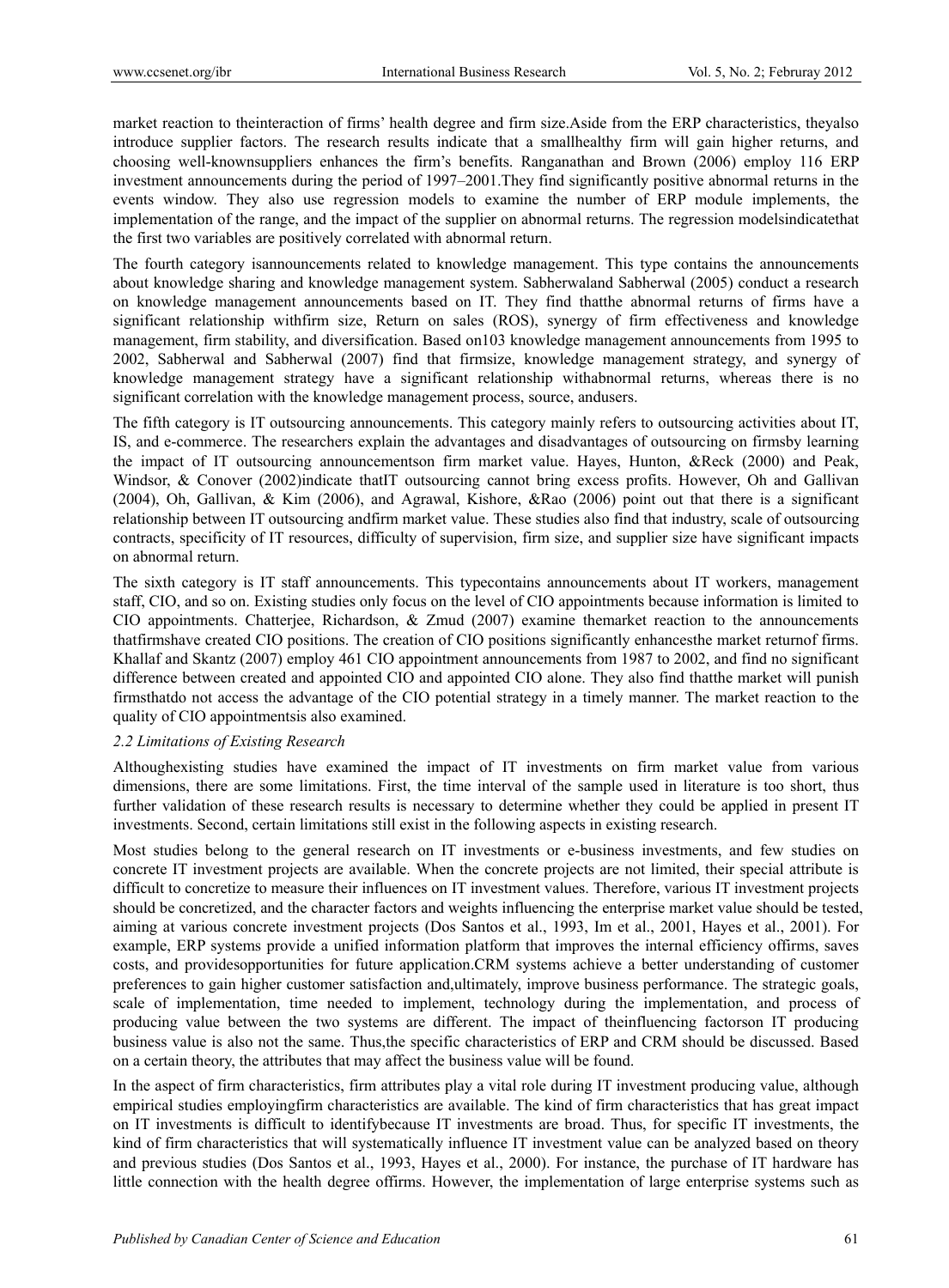ERP may greatly exceed the budget because of some uncontrolled factors. This situation may lead to a capital chain break if the health degree of firms is too low. Eventually the project will fail. Other studies also point out that IT authority, IT management ability, IT experience, and investments of complementary resources could influence IT investment value. For example, the innovative IT investment of Wal-mart and K-mart may have a different impact on market value (Oh et al., 2006).

All firmactivities carried out in a certain external environment. Thus, the influence of the external environment should be considered. In previous studies, the industry is always taken as the control variable; however, it is coarsely classified, and few researchers study how the industrial character adjusts with the IT investment value. First, firms in highlycompetitive industries which adopt IT investment aiming to save costs cannot achieve a sustainable competitive advantage. The burden for this part is often taken by the consumers for the sake of competition. Therefore, it is necessary to define the industry more precisely in order to study what kind of IT investment can bring more effective returns (Dos Santos et al., 1993, Im et al., 2001). Second, with the increasing relationship between firms, partners play an important role in the process of IS implementation. However, little research is available in this area. Only some paperson ERP and IT outsourcing consider suppliers as a factor which adjusts abnormal return. Apart from the two factors above, the country's culture, infrastructure, and other features are likely to impact IT investment value. However, there is only one article of research on this aspect (Meng and Lee, 2007). The article compares the difference of IT investment value between China and the United States, and choosesonly one country as a representative. The general conclusions are questionable.

From the discussion, the studieson the aspect of IT investment characteristics, firmcharacteristics, and external environment are shown to be insufficient. Studies that simultaneously consider all aspects are almost nonexistent. Thus, there are two research directions for future studies. One is further study that focuses on IT investment characteristics, firm characteristics, or external environment. The impact of an IT investment from one dimension can be measured based on the controlling variables in the other two dimensions. Another direction is to simultaneously consider the impact of IT investment characteristics, firm characteristics, andexternal environment, although the interaction between the three aspects cannot be neglected (Oh et al., 2006).

Thus, the current article proposes an integration model of the impact of IT investment announcements on firm market value based on the summary of existing literature and limitation analysis.

## **3. Integration Model**

The different IT investment announcements will have different impactson firm market value according to the discussion above. In addition, the unique characteristics of an individual firm can influence the IT producing value. As mentioned above, the external environment also plays an important role in determining the business value produced by IT. Thus, the external environment is divided into competitive environment and country characteristics. The competitive environment contains industry characteristics andpartner characteristics. Based on the related theory and empirical studies, the current article proposesan integrated modelthat explains the impact of IT investment characteristics, firm characteristics, industry characteristics, partner characteristics, and country characteristics on firm market value (Figure 1).The impacts of these five characteristics onfirm market value will be discussed later.

## *3.1 IT Investment Characteristics*

The differences in IT investment characteristics may bring different reactions (Oh et al., 2006). The factthatsome IT projects will not succeed is indisputable (Lucas, 1999). Most IT project actually have various risks, such as financial risk, technical risk, political risk (Clemons, Thatcher, & Ro, 1995), and agent risk (Gurbaxani and Whang, 1991). These risks may cause the IT project to fail, and the risk of project failure will reduce the comprehensive evaluation of the IT projects. Existing empirical studies classify IT investment from multiple dimensions. Based on the literature theory and empirical study, IT investment is divided aspresented below.This article also proposes some hypotheses.

The first dimension is based onthe first-mover theory andprevious studies (Mascarenhas, 1992). In this caseIT investment is divided into innovative and non-innovative investments. An innovative investment will be defined as the investment represented the first use of a technology among firms competing in that industry, or the investment would result in a new product or service based on information technology, or the investment would result in the development of new information technology for the industry (Dos Santos et al., 1993). In economics, one of the ways firmscan obtain higher income is to seize an opportunity earlier than other firms (Schumpeter, 1950). This means that the adoption of the new IT application will gain economic rents. Therefore,the innovative IT investments will bring higher returnsforinvestors.Technology leaders can gain first-mover advantage, such as the reputation of technical leadership and favorable market position, better access to scarce resources, and strengths in the learning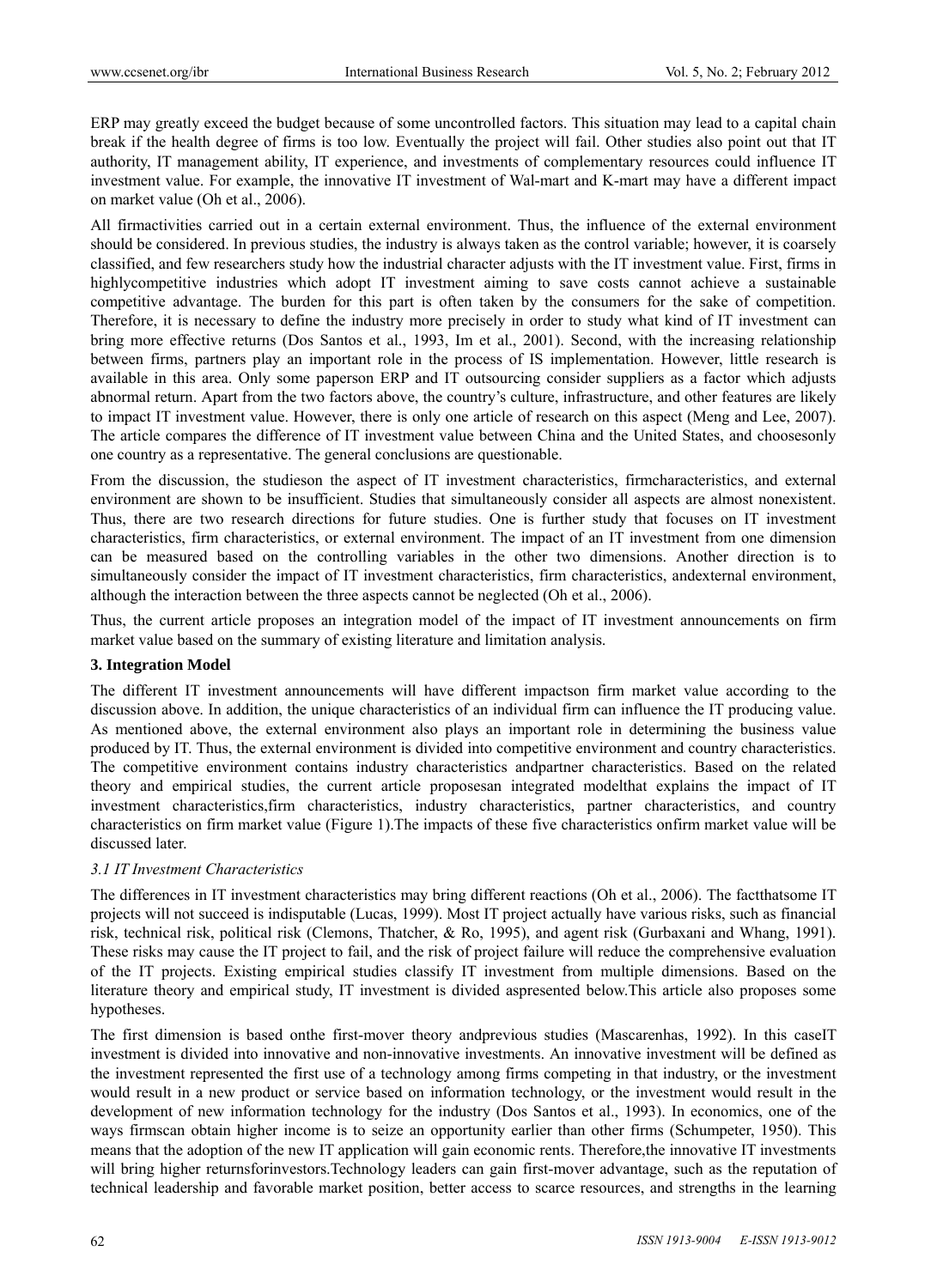curve, which can give firms a competitive advantage (Porter, 1985). The researchers find that only innovative IT investments can produce a competitive advantage in the case study (Keen, 1988, Porter and Millar, 1985).Dos Santos et al.(1993)also find that only innovative IT investment can increase firm value. Dehning et al.(2003) also find that the strategic role of IT investment in implementationsthat are ahead of the competitorswill get higher return. Thus, innovative IT investment can increase firm market value.

## *Hypothesis 1a: Innovative IT investment announcements will increase firm market value more.*

The second dimension is based on the resource-based view (RBV). According to the concept of Schein and Zuboff (Zuboff, 1988, Schein, 1992), IT investment strategic role can be divided into four categories: automate, informate-up, informate-down, and transformation. Automate is defined as replacing human labor in automating business processes. Informate-up is defined as providing information about business activities to senior management; Informate-down is defined as providing information about business activities to employees across the firm. Transform is defined as fundamentally redefining business and industry processes and relationships.According to RBV, resources which can generatea sustainable competitive advantage must have four properties: value, rare, inimitable, and non-substitutable (Melville, Kraemer, &Gurbaxani, 2004). These resource attributes build the level of competitive advantage. If the resources are valuable and scarce, firmsthat own the resources can obtain benefits. The resources then provide firms short-term competitive advantage. If the resources areinimitable and non-substitutable, firms can keep competitorsfrom imitating and copying the resources. This advantage is then sustainable (Wade and Hulland, 2004). An automate IT investment is easy to imitate; thus, a competitive advantage is difficult to maintain.When the IT investment occupies the main part in the industry, investors will tend to regard it as eligible elements of competition. Thus, automate IT investment often cannot bring substantial increase in income or value. Information-up and information-down IT investmentshave the potential to improve competitive advantage, but these are easy to imitate and can only, therefore, improve business performance in the short-term. IT investments that play the role of IT strategic transformation to redefine business processes and relationshipsare are difficult to imitate. Thus, they can maintain and sustain competitive advantages. Richardson and Zmud (2002)findthatthe abnormal return of firms is positively related to the strategicrole of IT investment. The results of Dehninget al. (2004) and Ohet al.(2006) support this conclusion. Therefore, transformation IT investment can bring greater value for investors.

## *Hypothesis 1b: Transformation IT investment announcements will lead to higher excess return.*

The thirddimension isasset specificity based on the transaction cost theory. This dimension classifies IT investment according tothe investment's asset specificity. An asset is considered to have asset specificity if it is not easily used in another situation. Asset specificity is one of the important dimensions of IT assets. The transaction cost theory points outthat transactionswith high asset specificities will lead to very strong dependence, which can produce high transaction costs. High specific IT assets will bring trading difficulties and agent risks, which will eventually lead to project failure. They also bring additional cost of supervision. Oh et al. (2006)also find thatasset specificity of outsourcing have a negative relationship with investor response. In summary, investors show a negative attitude on IT investment withstrong asset specificity.

# *Hypothesis 1c:IT investment announcements with high asset specificity have a negative correlation with firm market value.*

The fourthdimension is based on competition agility, organizational integration, and the option value theory. This dimension distinguishes IT investment from the breadth and depth of implementation. The breadth refers to the number of sites that project envelops, defined here in terms of business divisions and geographies. The depth refers to the types of IT modules a firm chooses to purchase. The greater the breadth and depth of the platform IT provides, the more connectivity there will be. These electronic connections can provide a platform where we can share ideas, collect rare resources, and facilitate business processes (Chatterjee et al., 2002). Through collaboration and knowledge sharing, companies can establish and maintain their competitive responsiveness, diversity, and innovation competition. From the organizational integration perspective, the firmthat tries to integrate business processes and data often implements IT in multiple business units or areas. Thus, this firm can get more profit from organizational integration compared with other firms which implement IT in a single department or location. In addition, an IT investment of greater breadth and depth hasmore option gains. The investment in building IT platforms through the integration of functional units, branch offices, activities, and information flow of external partners expands the scope oforganizations (Sambamurthy and Bharadwaj, 2003). Chatterjeeet al.(2002)find that IT infrastructure investments can provide a higher abnormal return compared with IT application investment. Ranganathan and Brown (2006) find that the number of functional modelsfor ERP implementation has a positive correlation withfirm market value. They also indicatethat ERP implementation in a larger scale can bring significant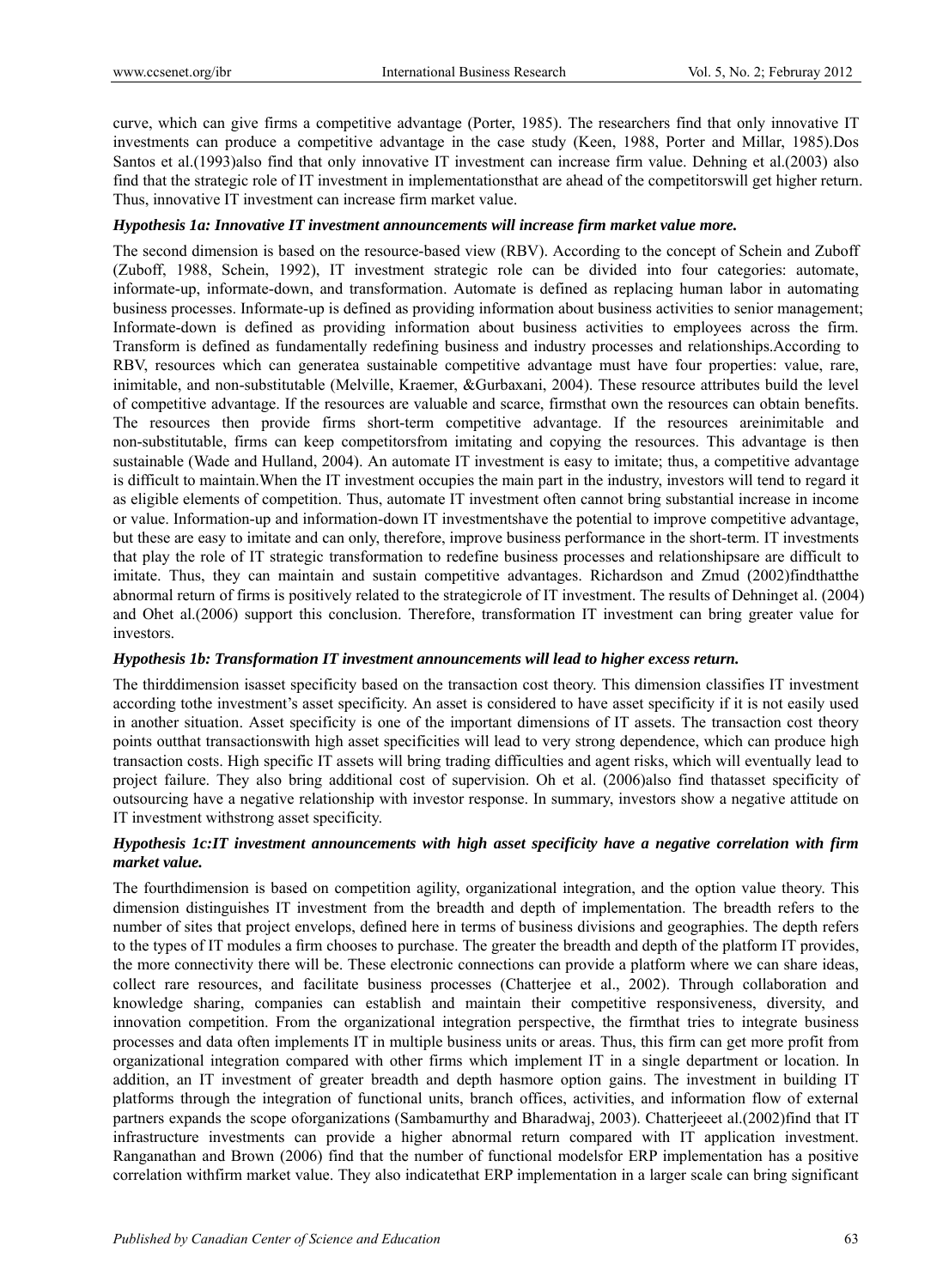abnormal returns, whereas a smaller scale cannot produce abnormal return.Based on these theories and the conclusion of the empirical study, the depth and breadth of IT investment has a positive impact on the valuethat the IT investment brings.

# *Hypothesis 1d: The breadth and depth of IT investment has a positive correlation with the abnormal return which IT investment announcements bring.*

## *3.2 Firm Characteristics*

IT investment payoff of firms shows greater difference (Aral and Weill, 2007). Statistical conclusions show that most IT investment payoffscan be explained by firm characteristics (Brynjolfsson and Hitt, 1995). These studies conclude that differences in the quality or nature of firms may also cause differences between IT investment values. Research in the field of accounting and finance has already treated it as one of the important factors (Fama and French, 1992). Some researchers introduce firm characteristics as an independent variable to study its effect on the value of IT investments based on research in other fields combined with the properties of IT investments. Based on existing research and relevant theory, firm characteristics are divided as presented below, and the corresponding hypotheses are proposed.

The first dimensionis based on the information transmission theory, which classifiesfirms according to its scale. Based onthis theory and previous research in other fields, the financial information of small firms is more valuable than those of large firms because of the asymmetry of information. Large firms are the focus of media and analysts. Thus, more information related to large firmsis available even before the release of financial information. However, small firms have less public information. Therefore, the market will have a more obviousresponse toinformation that a small firm releases. Some studies point outthat small firms can get opportunities from IT investments, and this opportunity can maintain long-term competitiveness (Hayes et al., 2000). Hayes et al.(2000)also find that the market has a significant positive response to IT outsourcing announcements from small firms, but has no response tothose of large firms. Im et al. (2001) and Richardson and Zmud (2002)reach a similar conclusion.

# *Hypothesis 2a: Firm scale has a negative correlation with the abnormal return which IT investment announcements bring.*

The second dimension is based on the growth opportunity offirms. A number of financial and accounting research show that a firm's growth rate will affect the reaction to announcements. Firm market value depends on the growth of existing assets and future space. Thus, the growth opportunity of firms is the key determinant of the market reaction(Chatterjee et al., 2002, Fama and French, 1992, Dewan and Min, 1998). A high growth rate means that investors believe the company has great growth potential. In contrast,a low growth rate means that investors are not hopeful about the firm's growth. High-growth companies tend to reinvest their income in positive NPV projects. The market considers high-growth firms to have a better ability to manage investments (Smith and Watts, 1992). Although the empirical conclusions are not inconsistent, Chatterjeeet al. (2002)point out that the growth rate of firms has a negative correlation with the abnormal return<sup>0</sup>. However, Oh et al. (2006) find that the growth rate of firms has a positive correlation with the abnormal return. Based on the above discussion, the growth rate of corporations is believed to have a positive correlation with the impacts of IT investment announcements.

# *Hypothesis 2b: Firm growth rate has a positive correlation with the impact of the firm market value from IT investment announcements.*

The third dimension is based onfirm risk. Firm risk can be measured as the variance of stock return, ROE, ROA et al. IT investment plays a crucial role in reducing firm uncertainty from the perspective of information processing. IT can help firms respond more proactively and in a timely manner to external and internal risks (Galbraith, 1977, Gurbaxani and Whang, 1991). From the information transmission perspective, firm uncertainty is actuallythe investors' lack of confidence in the firm. IT investment announcements send signals to investors of the willingness of managers to increase profitability and generate cash flow. Oh et al. (2002) point out that the response to IT investment announcements has a positive correlation with firm uncertainty. Thus, IT investment announcements by high-risk firms will bring greater benefits.

# *Hypothesis 2c: IT investment announcementsby high-risk firms will bring greater benefits.*

The fourth dimension is based on thetop management's commitment to IT investments. Generally speaking, the senior leadershipthat is able to promote, support, and guide IT investment can improvethe IT investment value (Ross, Beath, & Goodhue, 1996, Armstrong and Sambamurthy, 1999). Neo(1988)indicatesthat the use of strategic ITsupported by top management will give firms a competitive advantage.The impact of IT investments on firm performance or competitive position can weaken when supportis lacking, even if a large amount is invested. In contrast, a strong top management commitment forIT investment can improve firm performance. Therefore, the top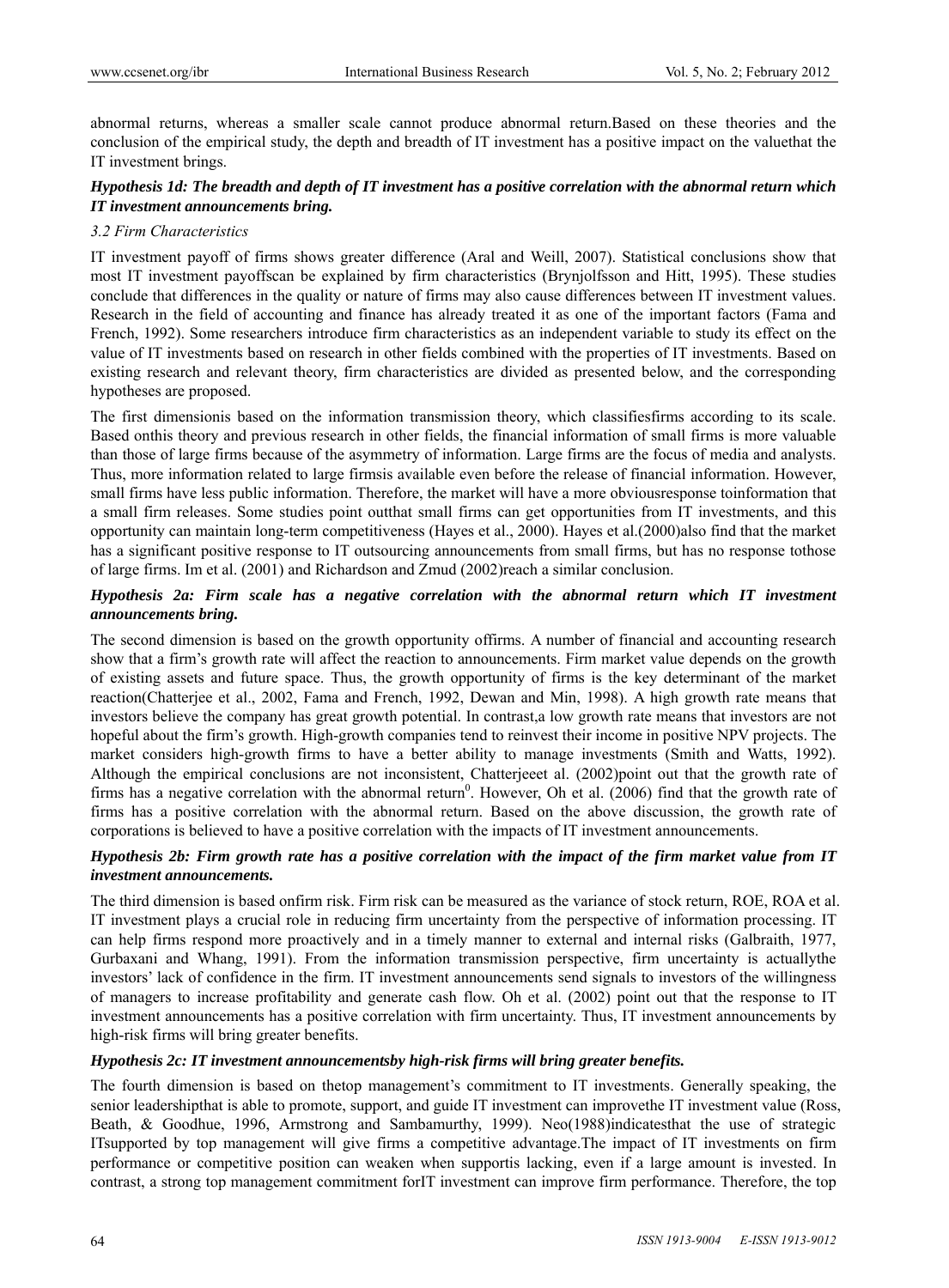management's commitment to IT investment has a positive correlation with the market value.

#### *Hypothesis 2d: Firms with strong top management commitment to IT investment will get more excess return.*

## *3.3 Competitive Environment*

Firms are always run in a commercial environment, which is calledthe competitive environment. It contains industry characteristics and partner characteristics. Industry characteristics include competitive, regulatory, technological change, product replacement cycle, and other factors which limitIT investment value (Kettinger, Grover, Guha, &Segars, 1994, Kraemer, Dedrick, &Yamashiro, 2000, Hill and Scudder, 2002, Devaraj and Kohli, 2003, Jorgenson, Ho, &Stiroh, 2003). When IT investment crosses organizational boundaries, the business process, IT resources, and non-IT resourcesof trading partners account for a place during the production of IT investment value(Chatfield and Yetton, 2000, Williams and Frolick, 2001, Mukhopadhyay and Kekre, 2002). Therefore, industry characteristics and partner characteristics are contained in a competitive environment. This will be described in detail in the following section.

## 3.3.1 Industry Characteristics

The relationship between IT investment and firm performance is not only influenced by internal factors, such as the firm's growth rate and the degree of support for IT investments, but also by environmental factors (Wade and Hulland, 2004). Industry characteristics limit the acquisition and successfulapplication of IT (Melville et al., 2004). Thus, research on industry characteristics will clarify the conditions under which IT investment can produce maximum benefits. Based on existing literature and relevant theories, industry characteristics are divided as presented below; Corresponding hypotheses arealso proposed.

The first dimension is in accordance with the competitive degree of the industry, which can be measured as Herfindahl-Hirschman Index, CR4. In a highly competitive market, firms may applyIT more effectively. However, the profit margins may decline. The value they get from the use of IT may be lost because of competition. In contrast, in a mild competitive environment, firms may improve profit marginswithout increasing productivity. Combined with existing empirical evidence, Melville et al.considerthat the higher the level of industry competition, the lower the margin obtained from IT (Melville et al., 2004). Thus, when the degree of industry competition is low, IT investment announcements offirms will lead to greater gains.

## *Hypothesis 3a: IT investment announcementsby firms in a low-degree competition industry will lead to excess gain.*

The second dimension isin accordance with the rolesthat IT occupies. The strategic roles of IT in the industry are classified into four types: automate, information-up, information-down, and strategic transformation. Researchsuggests that the value chain's organizational structure will change whenstrategic transformation becomesmainstream in the industry (Dehning et al., 2003). The market will divide the industry members into strategic groups, with each group representing a unique competitive strategy and having a different level of profitability. More importantly, the entire industry produces more profit. Announcing IT investment in an IT-enabled transformation industry sends a signal thatthe firm is a member of the strategy team who has better profitability. Therefore, the firmsthat announce IT investment in the IT-enabled strategic transformation industry will get higher excess return.

## *Hypothesis 3b: Firms that announce IT investment in the IT-enabled strategic transformation industry will get higher excess gain.*

## 3.3.2 Partner Characteristics

IT blurs organizational boundaries. Many firms are linked through electronic networks and software applications, as well as the merger of their business processes (Hammer, 2001, Straub and Watson, 2001, Mukhopadhyay and Kekre, 2002, Basu and Blanning, 2003). Thus, trading partners have an impact on the production of IT investment value (Clemons and Row, 1993, Bakos and Nault, 1997, Chatfield and Yetton, 2000). For example, the inefficient business processes of trading partners and obsolete technology limit the acquisition of business values of cross-organizational IT systems. In some cases, this will encourage firms to cooperate with partners for them to improve together (Williams and Frolick, 2001). Based on existing research and related theories, the partner characteristics are divided as presented below, and the corresponding hypotheses are proposed.

The first dimension is in accordance with the partners' degree of support forIT implementation. Partner resources, including IT and non-IT resources, and business processes are important factors that can drive firmsto implement IT successfully (Riggins andMukhopadhyay, 1994). The successful implementation of SCM and other firm systems largely depend on the level of IT ofthe partners andthe senior leadership's support. Thus, the higher the support of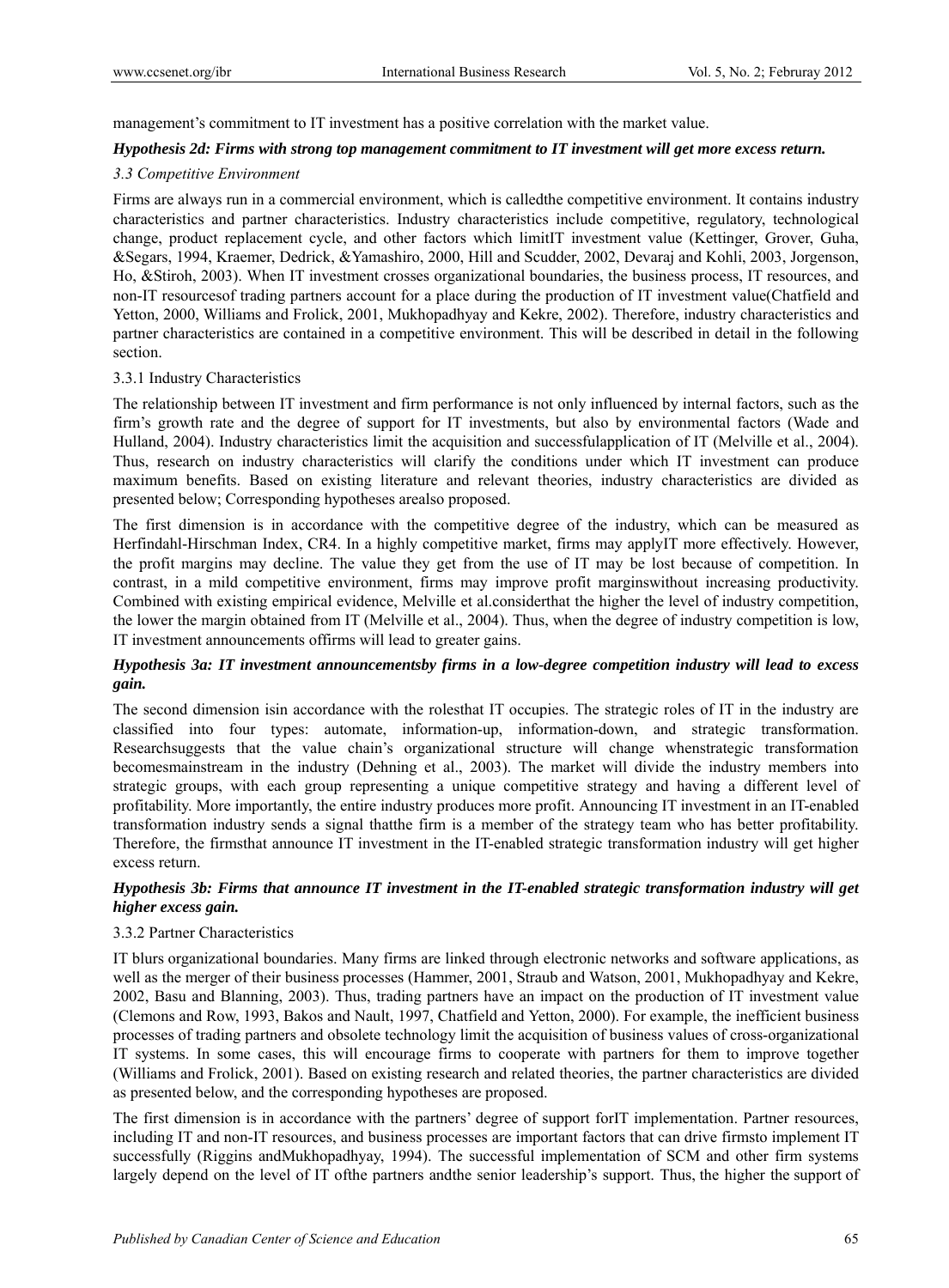the partners, the higher the likelihood of successful implementation and thegreater the benefits gained fromit. This will lead to a higher increase in firm market value.

# *Hypothesis 4a: The partners' degree of support for IT investment has a positive correlation with the abnormal return which IT investment announcements bring.*

The second dimension isin accordance with the power of firms. Although there are many concepts of power, in the context of partnership, it is explained as market power that controlsresources and information (Melville et al., 2004). One example of an extreme case is the implementation of IT investment in a monopoly position. The firm has significant market power which controlsresources and information, and its partners cannot share the benefits of the investment. Thus, the monopoly will get all the benefits. As Horton describes, power is essential for strategy and information systems (Horton, 2003). According to Jasperson, Carte, Saunders, Butler, Croes, &Zheng (2002), "IT innovation and the introduction can be seen as a process during which the stakeholder groups use their power purposefully to influence the nature of system." IT strengthens and consolidatesthe differentiationin power (Jarvenpaa and Leidner, 1998). Therefore,IT investment announcementsby firms with great power will get a higher excess return.

## *Hypothesis 4b: IT investment announcementsby firms with great power will get a higher excess gain.*

## *3.4 Country Characteristics*

The last characteristics are country characteristics. They are expressed as the specific factors which limit IT investment valuein a country or between countries. They include government promotion, technology development, the information industry, IT talent, information infrastructure, and mainstream IT culture. For example,firms in developing countriesfaceIT limitation applied in education, personnel, infrastructure, and culture<sup>0</sup>. Based on existing research and related theories, country characteristics are divided as presented below and corresponding hypotheses are proposed.

The countries are divided into developed and developing countries. Based on the catching-up theory, the technology development in developing countries lags behind those of developed countries. This situation provides the firms of developing countries a good opportunity to identify the most effective technology and the optimal time of adoption. Thus, failure risk will be significantly reduced. On the other hand, even if the technologies are not the most advanced, they are very innovative in the local markets of developing countries. Based on this theory, IT investment in developing countries will gain higher returns. Meng and Lee (2007) indicate thatthe abnormal return IT investment announcements bring in China is significantly positive. However, abnormal return in the United States is not significant. Thus, IT investment in developing countries can achieve higher abnormal return.

# *Hypothesis 5: IT investment announcements by firms in developing countries can achieve higher abnormal return.*

# **4. Methodology**

An event study is a statistical method to assess the impact of an event on the value of a firm, such as its mergers, acquisitions, earnings announcements, refinancing behavior, etc. The impact could be reflected in the following indicators: mean price effect, the change of variance of market return (reflecting the change in stock price volatility), stock volume change, business (accounting) performance changes. The event study method has been widely used in economics, finance and accounting. For example, in the field of accounting, effects of earnings announcement on stock price have been closely watched. In the legal and economic fields, the event study method has been used to test the regulatory effect, and to assess the liability losses and so on.

The event study method includes two time windows, one is the event window, the other is the estimation window. The event window is a period used to test whether there is stock price's abnormal reflection when the events happen. The estimation window is a period used to estimate expected normal return or estimate the parameters of models. The event study method can use many models to estimate the expected normal return, such as constant mean return model, market model, and Arbitrage Pricing Theory (APT) model. Since the application of market model is much easier than APT model and the effectiveness of market model is better than constant mean return model and as good as APT model, majority of studies have employed market model in the event study method (Brownand Weinstein 1985). Thus, we also use market model in our study.

Market model is a statistical model which associates a stock return with market return, which is shown as follows:

$$
R_{it} = \alpha_i + \beta_i \bullet R_{rnt} + \xi_{it}
$$
 (3)

 $\alpha_i$  and  $\beta_i$  are estimated market model parameters.  $\beta_i$  means sensitivity of stock i to market return, while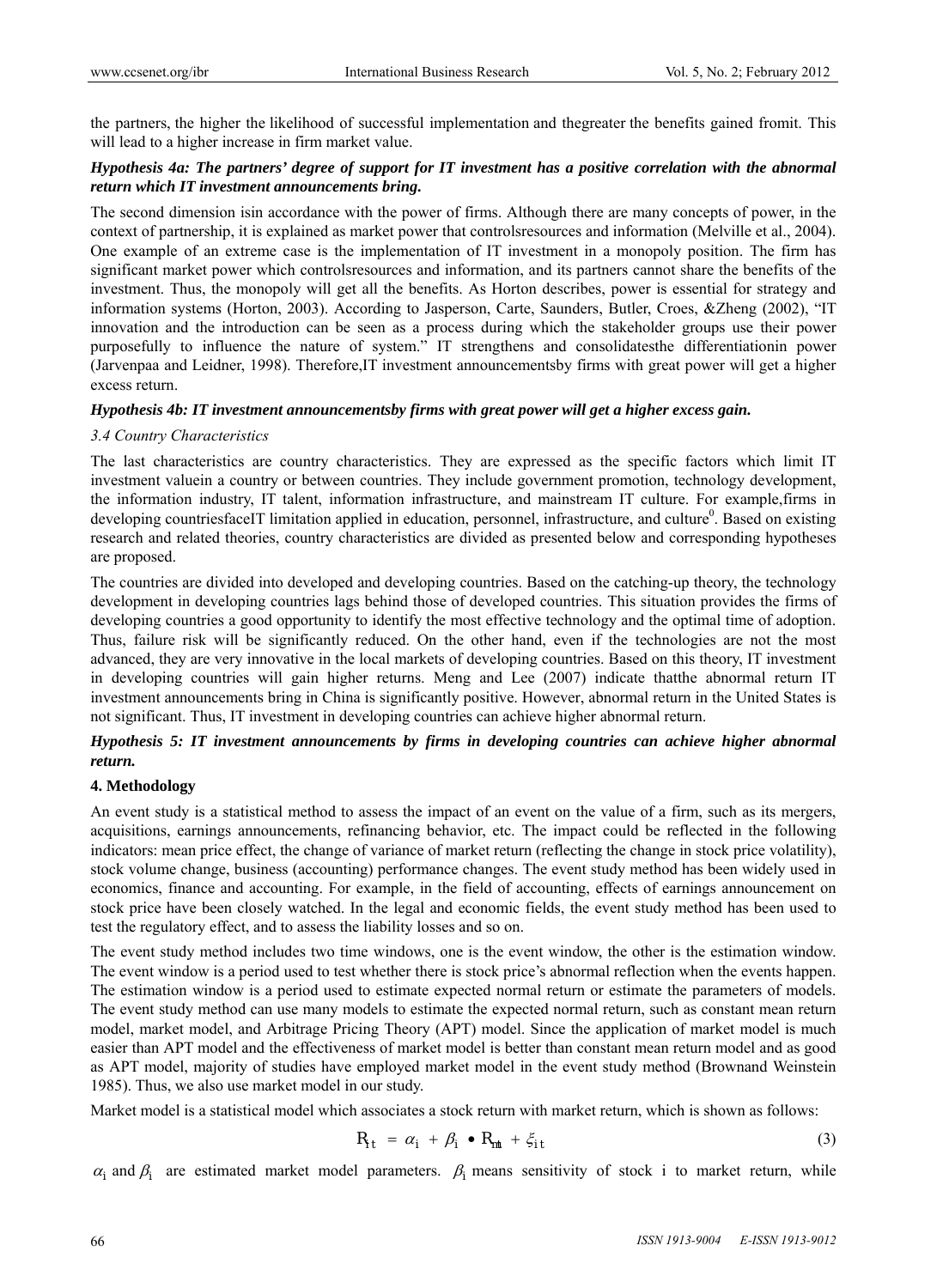$\alpha_i$  depends on the characteristics of stock i. Here, t represents any days in the estimation window.  $R_{it}$  and  $R_{nt}$ are stock i 's return and market return respectively on the t day in the estimation window.

Using  $\alpha_i$  and  $\beta_i$  obtained from formula 3, we can predict the expected normal return  $\mathbf{R}_T^*$  of stock i on the T day in the event window with formula 4.

$$
R_{TT}^* = \alpha_i + \beta_i \bullet R_{nT} \tag{4}
$$

Here, T represents any days in the event window;  $R_{\text{H}T}$  represents market return on the T day;  $R_{\text{H}T}$  represents the expected normal return on the T day.

Further, we calculate the abnormal return ( $AR_T$ ) of stock i on the T day in the event window:

$$
AR_{iT} = R_{iT} - R^*_{iT}
$$
 (5)

Here,  $R_{IT}$  is the real return of stock i on the T day in the event window.

According to the definition of Judge et al (1988), we calculate the variance of the abnormal return of stock i on the T day in the event window as follows:

$$
VAR (AR_{1T}) = \left( \sigma_1^2 \left[ 1 + \frac{1}{L_1} + \frac{\left(R_{nT} - \overline{R}_m\right)^2}{\sum_{t = T_0 + 1}^{T_1} \left(R_{nT} - \overline{R}_m\right)^2} \right] \right)
$$
(6)

 $\sigma_i$  is the standard variance of stock i's return in the estimation window.  $L_1$  is the length of the estimation window,  $R_{\text{m}}$  is market return on the T day in the event window,  $\overline{R}_{m}$  is the mean of  $R_{\text{m}}$  in the estimation window.

Cumulative abnormal return (CAR) is the all days'accumulation of the average of all stocks' abnormal return in the event window, which is calculated as follows:

$$
AR_{T} = \frac{1}{N} \sum_{i=1}^{N} AR_{iT}, N \text{ is the number of stocks}
$$
 (7)

$$
Var(ART) = \frac{1}{N^2} \sum_{i=1}^{N} Var(ARiT)
$$
\n(8)

$$
CAR = \sum_{T} AR_{T} \tag{9}
$$

$$
VAR(CAR) = \sum_{T} Var(AR_{T})
$$
\n(10)

Here,  $AR_T$  is the average of all stocks' abnormal return on the T day.  $Var(AR_T)$  is the variance of  $AR_T$ , VAR(CAR) is the variance of CAR.

Null hypothesis usually is that the mean of CAR is zero,while alternative hypothesis is that the mean of CAR is not zero. We use the following t test (Subramani and Walden 2001):

$$
J_1 = \frac{CAR}{\left\{ Var \left[ CAR \right\}^{\frac{1}{2}} \sim t(N-1) \right\}} \tag{11}
$$

#### **5. Contribution and Limitations**

The current paper reviewsempirical studies onthe impact of IT investment announcements on firm market value over the years. Through the analysis of existing literature and related theories, an integration model ofthe impact of IT investment announcements onfirm market value is proposed. The current article classifies the factors that affectIT investment value into IT investment characteristics, firm characteristics, competitive environment (including industry characteristics andpartner characteristics), and country characteristics. Each characteristic is elaborated and corresponding hypotheses are proposed. The model gives aclear understanding of the research situation and acomprehensive view of the factors that influence IT investment. This knowledge is helpful for future research. The hypotheses proposed according to the characteristics answer the question of which situation IT investment can get the maximum return. The findings in this paper provide guidance for future empirical research and for the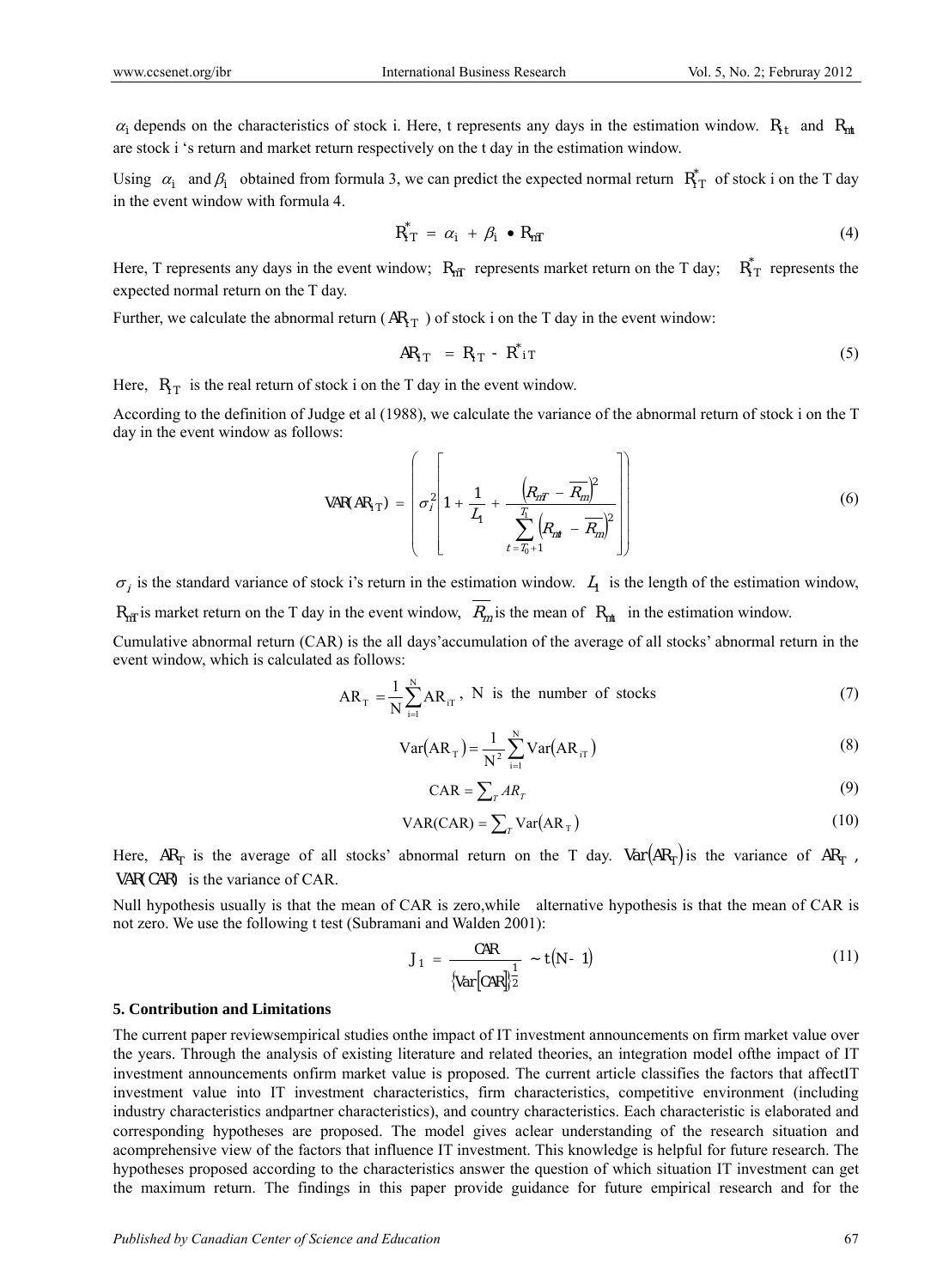decisionmakers of firms.

However, this article also has some limitations. Recent studies indicate that interaction effects are very important for IS (Chin, Marcolin, &Newsted, 2003). The previous inconsistent results in the empirical researchmay be caused by the lack of consideration of the interactions (Cavaye, 1995, Chin, Marcolin, &Newsted, 2003). The traditional asset evaluation theory points out that the firms' share prices are adjusted according to IT characteristics, firm characteristics, competitive environment, and country characteristics (Fama and French, 1992)0. The impact of specific IT investments on firm value may vary depending on other characteristics. Therefore, the interaction effectcannot be ignored (Oh et al., 2006). The current article does not discuss the interaction effect in the integrated model because the interaction impact between characteristics has a relationship with the specific project of IT investments. The authors intend to analyze this interaction in the specific empirical research in the future. Although some hypotheseshave been supported by empirical studies, previous studies have rarely considered the five characteristics comprehensively, and the conclusionsare inconsistent on some of the characteristics. In addition, some other characteristics are not touched by empirical studies. Therefore, the integrated model needs further examination, which is the authors' future research direction.

#### **Reference**

Agrawal, M., Kishore, R., & Rao, H. R. (2006). Market reactions to E-business outsourcing announcements: An event study. *Information & Management*, 43(7), 861-873. http://dx.doi.org/10.1016/j.im.2006.08.002

Aral, S., & Weill, P. (2007). IT assets, organizational capabilities and firm performance: How resource allocations and organizational differences explain performance variation. *Organization Science*, 18(5), 763-780. http://dx.doi.org/10.1287/orsc.1070.0306

Armstrong, C. P., & Sambamurthy, V. (1999). Information technology assimilation in Firms: The influence of senior leadership and IT infrastructures. *Information Systems Research*, 10(4), 304-327. http://dx.doi.org/10.1287/isre.10.4.304

Bakos, J. Y., & Nault, B. R. (1997). Ownership and investment in electronic networks. *Information Systems Research*, 8(4), 321-341. http://dx.doi.org/10.1287/isre.8.4.321

Ball, R., & Brown, P. (1968). An empirical evaluation of accounting income numbers. *Journal of Accounting Research*, 6(2), 159-178. http://dx.doi.org/10.2307/2490232

Barua, A., & Mukhopadhyay, T. (2000). Information Technology and Business Performance: Past, Present and Future.In: Zumd R W (Ed), *Framing the Domains of IT Management: Projecting the Future through Past*. Pinnaflex Educational Resources, Cincinnnati, OH, 65-84.

Basu, A., & Blanning, R. W. (2003). Synthesis and decomposition of processes in organizations. *Information Systems Research*, 14(4), 337-355. http://dx.doi.org/10.1287/isre.14.4.337.24901

Berndt, E. R., & Morrison, C. J. (1994).Assessing the productivity of information technology equipment in the U.S. manufacturing industries.National Bureau of Economic, Researching Working Paper 3582.

Brown, S. J., Warner, J. B. (1985). Using daily stock returns: The case of event studies. *Journal of Financial Economics*, 14(1), 3-31. http://dx.doi.org/10.1016/0304-405X(85)90042-X

Brown S. J., & Weinstein M. I. (1985). Derived factors in event studies *Journal of Financial Economics*, 14(3), 491-495. http://dx.doi.org/10.1016/0304-405X(85)90010-8

Brynjolfsson, E., & Hitt, L. (1995). Information technology as a factor of production: The role of difference among Firms. *Economics of Innovation and New Technology*, 3(4), 183-199. http://dx.doi.org/10.1080/10438599500000002

Brynjolfsson, E., & Hitt, L. (1996). Paradox lost? Firm-level evidence on the returns to information systems spending.*Management Science*, 42(4), 541-557. http://dx.doi.org/10.1287/mnsc.42.4.541

Cavaye, A. (1995). User participation in system development revisited. *Information and Management*, 28(5), 311–323. http://dx.doi.org/10.1016/0378-7206(94)00053-L

Chatfield, A, T., & Yetton, P. (2000). Strategic payoff from EDI as a function of EDI embeddedness. *Journal of Management Information Systems*, 16(4), 195-224.

Chatterjee, D., Pacini, C., & Sambamurthy, V. (2002). The shareholder-wealth and trading-volume effects of information-technology infrastructure investments. *Journal of Management Information Systems*, 19(2), 7-42.

Chatterjee, D., Richardson, V. J., & Zmud, R. W. (2001). Examining the shareholder wealth effects of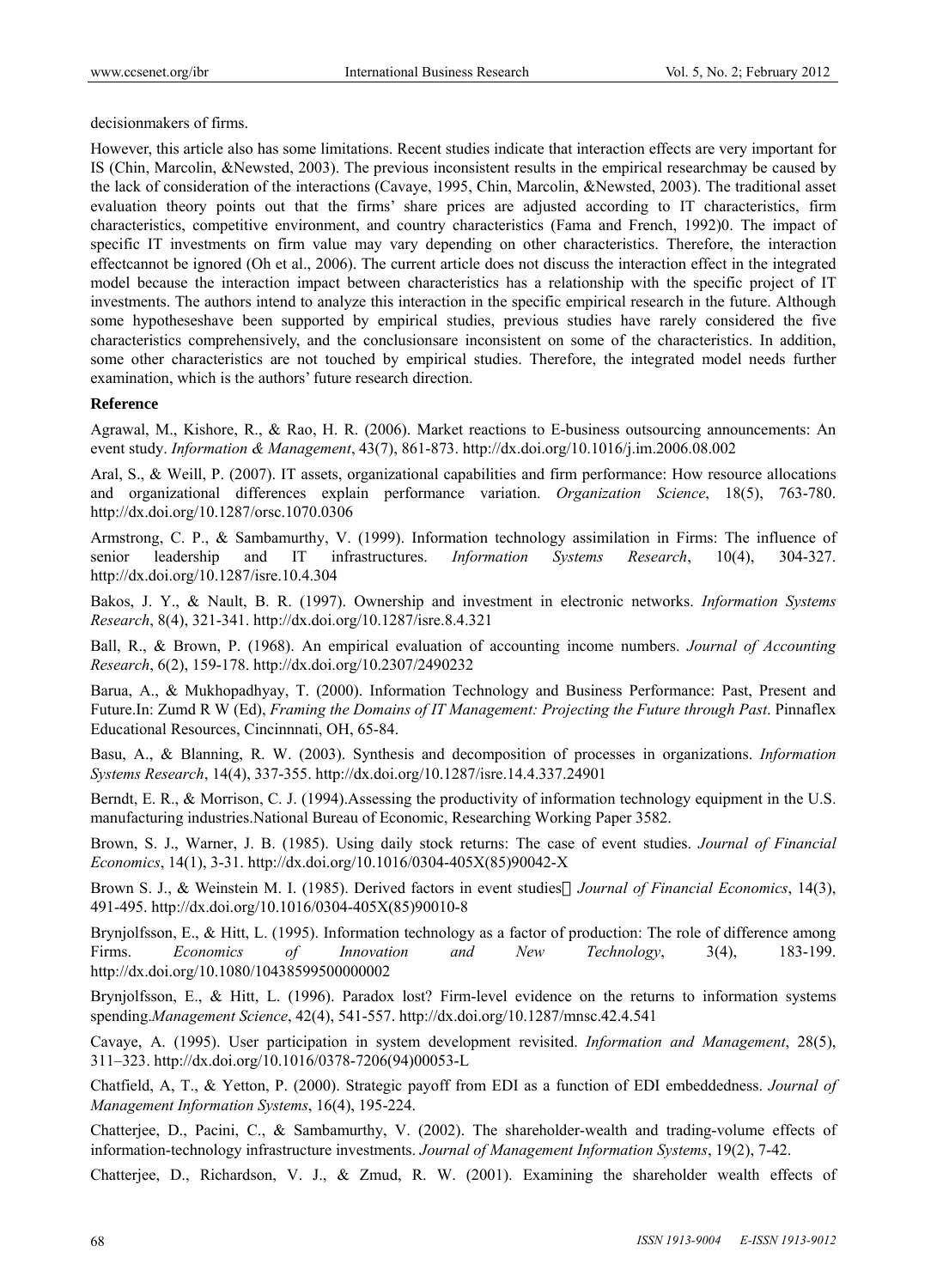announcements of newly created CIO positions. *MIS Quarterly*, 25(1), 43-70. http://dx.doi.org/10.2307/3250958

Chin, W., Marcolin, B., & Newsted, P. (2003). Partial least squares latent variable modeling approach for measuring interaction effects: Results from a Monte Carlo simulation study and voice mail emotion/adoption study. *Information Systems Research*, 14(2), 189-217. http://dx.doi.org/10.1287/isre.14.2.189.16018

Clemons, E., Thatcher, M., & Row, M.(1995). Identifying sources of reengineering failures: A study of the behavior factors contributing to reengineering risks. *Journal of Management Information Systems*, 12(2), 9–36.

Clemons, E. K., & Row, M. C. (1993). Limits to interfirm coordination through information technology: Results of a field study in consumer packaged goods distribution. *Journal of Management Information Systems*, 10(1), 73-95.

Dardan, S., Stylianou, A.., & Kumar, R. (2006).The impact of custmer-related IT investment on custmer satisfaction and shareholder returns. *Journal of Computer Information Systems*, 47(2), 100-111.

Dehning, B., Richardson, V. J., Urbaczewski, A., & Wells, J. D. (2004). Reexamining the value relevance of e-commerce initiatives. *Journal of Management Information Systems*, 21(1), 55-82.

Dehning, B., Richardson, V. J., & Zmud, R. W. (2003). The value relevance of announcements of transformational information technology investments. *MIS Quarterly*, 27(4), 637-656.

Devaraj, S., & Kohli, R. (2003). Performance impacts of information technology: Is actual usage the missing link. *Management Science*, 49(3), 273-289. http://dx.doi.org/10.1287/mnsc.49.3.273.12736

Dewan, S., & Min, C. (1998). Firm characteristics and investments in information technology: Scale and scope effects. *Information Systems Research*, 9(3), 219-232. http://dx.doi.org/10.1287/isre.9.3.219

Dewan, S., & Ren, F. (2007). Risk and return of information technology initiatives: Evidence from electronic commerce announcements. Information Systems Research, 18(4), 370-394. http://dx.doi.org/10.1287/isre.1070.0120

Dos Santos, B. L., Peffers, & K., Mauer, D. C. (1993). The impact of infomation technology investment announcements on the market value of the firm. *Information Systems Research*, 4(1), 1-23. http://dx.doi.org/10.1287/isre.4.1.1

Fama, E. F., & French, K. R. (1992). The cross-section of expected stock returns. *Journal of Finance*, 47(2), 427-465. http://dx.doi.org/10.2307/2329112

Fergusona, C., Finnb, F., & Hall, J. (2005). Electronic commerce investments, the resource-based view of the firm, and firm market value. *International Journal of Accounting Information Systems*, 6(1), 5-29. http://dx.doi.org/10.1016/j.accinf.2004.08.001

Galbraith, J. R. (1977). *Organization Design*. Reading, MA: Addison-Wesley.

Gurbaxani, V., & Whang, S.(1991). The impact of information systems on organizations and markets. *Communications of the ACM*, 34(1), 59-73. http://dx.doi.org/10.1145/99977.99990

Hammer, M. (2001). The superefficient company. *Harvard Business Review*, 79(8), 82-91.

Harris, S. E., & Katz, J. L. (1991). Organizational performance and information technology investment intensity in the insurance industry.*Organization Science*, 2(3), 263-295. http://dx.doi.org/10.1287/orsc.2.3.263

Hayes, D. C., Hunton, J. E., & Reck, J. L. (2000). Information systems outsourcing announcement: Investigating the impact on the market value of contract-granting firm. *Journal of Information Systems*, 14(2), 109-125. http://dx.doi.org/10.2308/jis.2000.14.2.109

Hayes, D. C., Hunton, J. E., & Reck, J. L.(2001). Market reaction to ERP implementation announcements. *Journal of Information Systems*, 15(1), 3-18. http://dx.doi.org/10.2308/jis.2001.15.1.3

Hill, C. A., & Scudder, G. D. (2002).The use of electronic data interchanges for supply chain coordination in the food industry. *Journal of Operations Management*, 20(4), 375-387. http://dx.doi.org/10.1016/S0272-6963(02)00017-7

Horton, K. S. (2003). Strategy, practice, and the dynamics of Power. *Journal of business research*, 56(2), 121-126. http://dx.doi.org/10.1016/S0148-2963(01)00284-3

Im, K. S., Dow, K. E., & Grover, V. (2001). Research report: A reexamination of IT investment and the market value of the firm - An event study methodology. *Information Systems Research*, 12(1), 103-117. http://dx.doi.org/10.1287/isre.12.1.103.9718

Jarvenpaa, S. L., & Leidner, D. E. (1998). An information company in Mexico: Extending the resource-based view of the firm to a developing country context. *Information Systems Research*, 9(4), 342-361.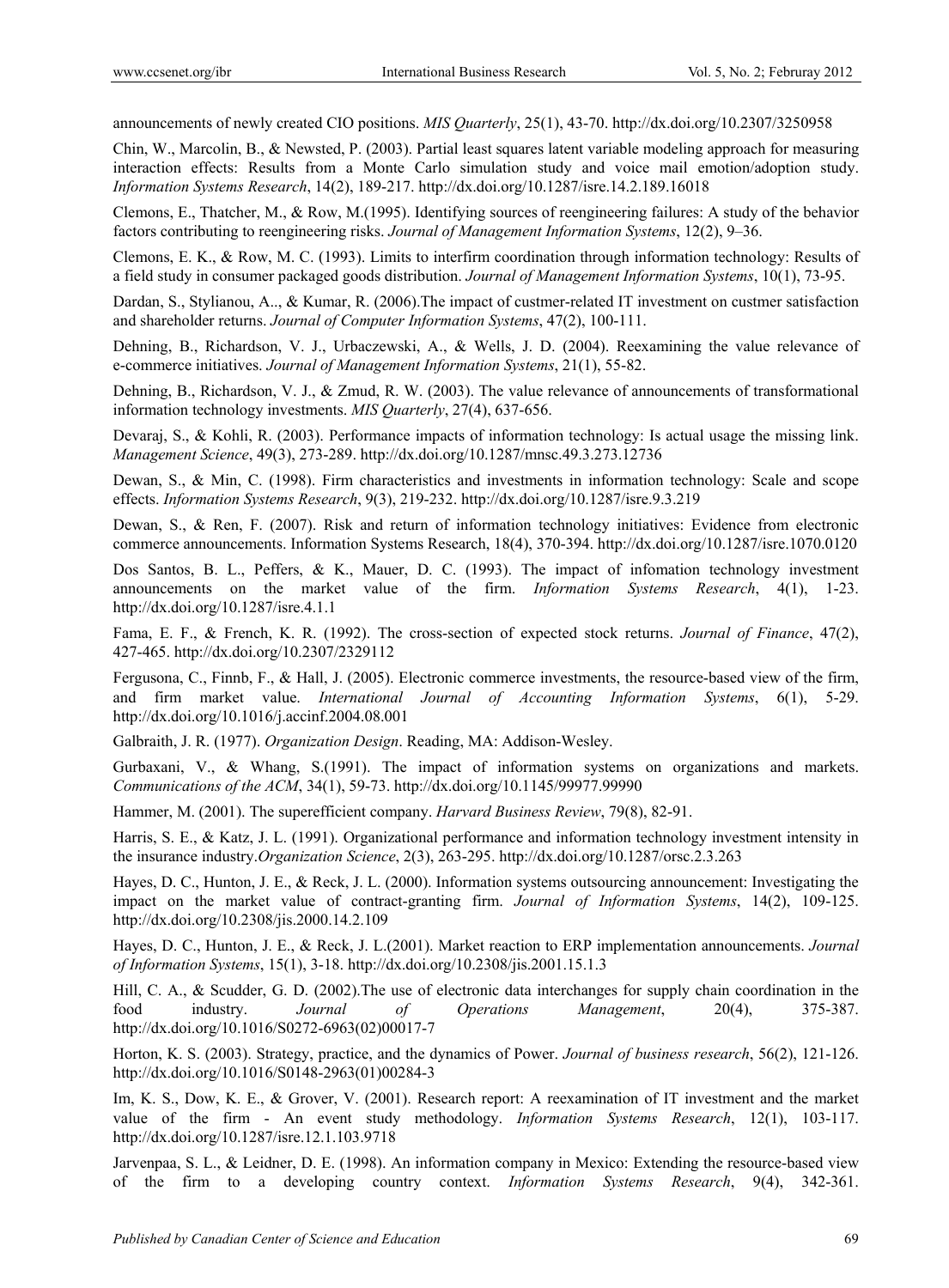http://dx.doi.org/10.1287/isre.9.4.342

Jasperson, J., Carte, T. A., Saunders, C. S., Butler, B. S., Croes, H. J. P., & Zheng, W. (2002). Power and information technology research: A metatriangulation review. *MIS Quarterly*, 26(4), 397-459. http://dx.doi.org/10.2307/4132315

Jorgenson, D. W., Ho, M. S., & Stiroh, K. J. (2003). Growth of U.S. industries and investments in information technology and higher education. *Economic Systems Research*, 15(3), 279-325. http://dx.doi.org/10.1080/0953531032000111781

Keen, P. G. W. (1988). *Competing in time using telecommunications for competitive advantage*. Cambridge: Ballinger Publishing Company.

Kettinger, W. J., Grover, V., Guha, S., & Segars, A. (1994). Strategic information systems revisited: A study in sustainability and performance. *MIS Quarterly*,18(1), 31-58. http://dx.doi.org/10.2307/249609

Khallaf, A., & Skantz, T. R. (2007). The effects of information technology expertise on the market value of a firm. *Journal of Information Systems*, 21(1), 83-105. http://dx.doi.org/10.2308/jis.2007.21.1.83

Kraemer, K. L., Dedrick, J., & Yamashiro, S. (2000). Refining and extending the business model with information technology: Dell Computer Corporation. *The Information Society*, 16(1), 5-21. http://dx.doi.org/10.1080/019722400128293

Lee, H. G., Cho, D. H., & Lee, S. C. (2002). Impact of e-business initiatives on firm value. *Electronic Commerce Research and Applications*, 1(1), 41-56. http://dx.doi.org/10.1016/S1567-4223(02)00005-4

Lin, J. C., Jang, W. Y., & Chen, K. J. (2007). Assessing the market valuation of e-service initiatives. *International Journal of Service Industry Management*, 18(3), 224-245. http://dx.doi.org/10.1108/09564230710751460

Loveman, G. W. (1994). *An assessment of the productivity impact of information technologies*. Cambridge: Oxford University press.

Lucas, H. (1999). *Information tchnology and the poductivitypradox: The search for value*. Oxford: Oxford University Press.

Mascarenhas, B. (1992). First mover effects in multiple dynamic markets. *Strategic Management Journal*, 13(3), 237-243. http://dx.doi.org/10.1002/smj.4250130306

Melville, N., Kraemer, K., & Gurbaxani, V. (2004). Review: Information technology and organizational performance: An integrative model of IT business value. *MIS Quarterly*, 28(2), 283-313.

Meng, Z. L., & Lee, S. Y. (2007). The value of IT to Firms in a developing country in the catch-up process: An empirical comparison of China and the United States. *Decision Support Systems*, 43(3), 737-745. http://dx.doi.org/10.1016/j.dss.2006.12.007

Mukhopadhyay, T., & Kekre, S. (2002). Strategic and operational benefits of electronic integration in B2B procurement processes. *Management Science*, 48(10), 1301-1313. http://dx.doi.org/10.1287/mnsc.48.10.1301.273

Neo, B. S. (1988). Factors facilitating the use of information technology for competitive advantage: An exploratory study. *Information and Management*, 15(4), 191-201. http://dx.doi.org/10.1016/0378-7206(88)90045-6

Oh, W., & Gallivan, M. J. (2004). An empirical assessment of transaction risks of It outsourcing arrangement: An Event Study. *In: Proceedings of the 37th Hawaii International Conference on System Sciences*.

Oh, W., Gallivan, M. J., & Kim, J. W. (2006). The market's perception of the transactional risks of information technology outsourcing announcements. *Journal of Management Information Systems*, 22(4), 271-303. http://dx.doi.org/10.2753/MIS0742-1222220410

Oh, W., Kim, J. W., & Richardson, V. J. (2006). The moderating effect of context on the market reaction to IT investment. *Journal of Information Systems*, 20(1), 19-44. http://dx.doi.org/10.2308/jis.2006.20.1.19

Peak, D. A., Windsor, J. C., & Conover, J. (2002). Risks and effects of IS/IT outsourcing: A securities market assessment. *Journal of Information Technology Cases and Applications*, 4(1), 6-33.

Porter, M. E., & Millar, V. E. (1985). How information gives you competitive advantage. *Harvard Business Review*, 63(4), 149-160.

Ranganathan, C., & Brown, C. V. (2006). ERP investment and the market value of Firms: Toward an understanding of influential ERP project variables. *Information Systems Research*, 17(2), 145-161. http://dx.doi.org/10.1287/isre.1060.0084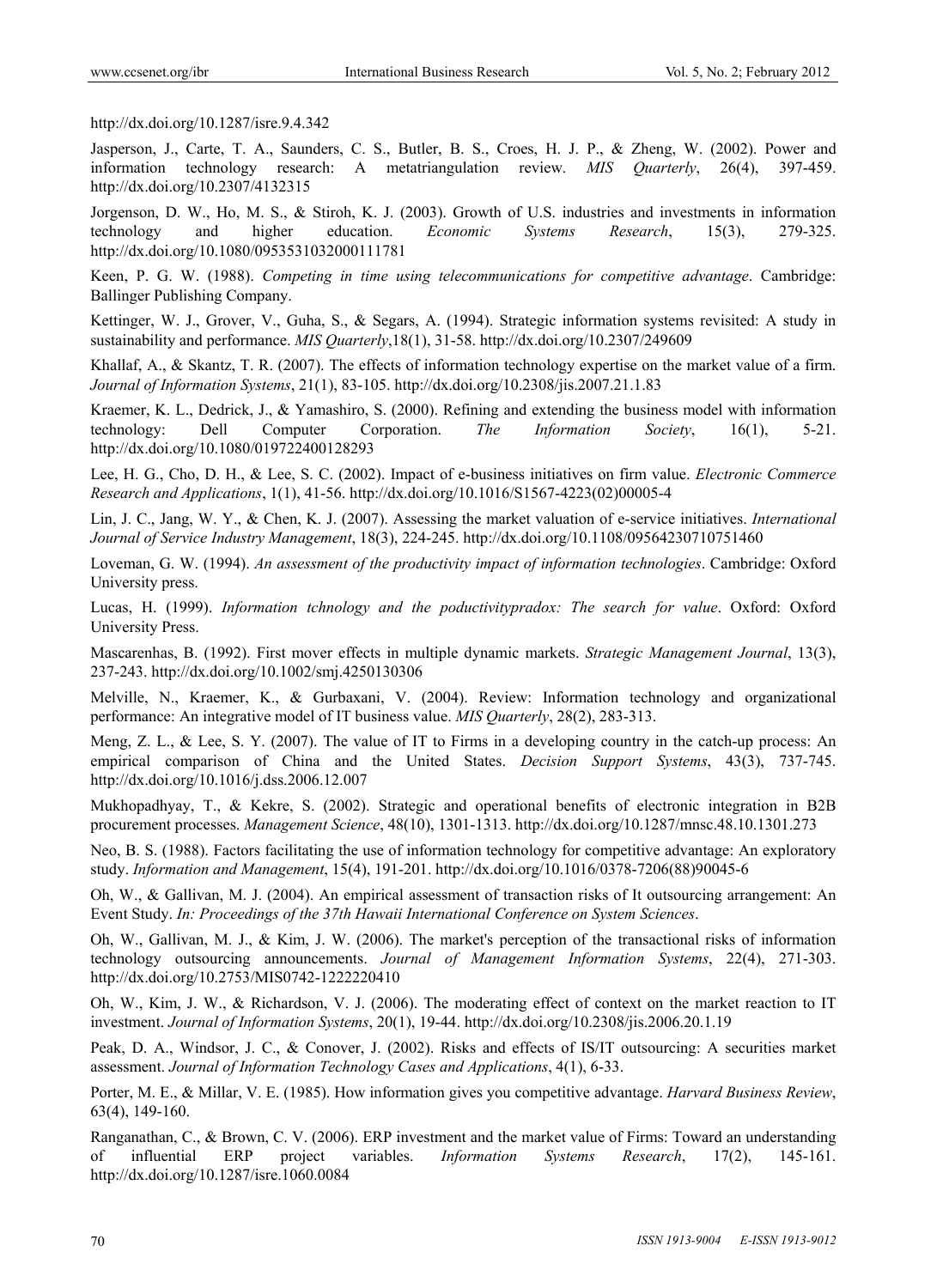Richardson, V. J., & Zmud, R. W.(2002). The Value Relevance of Information Technology Investments Announcements: Incorporating Industry Strategic IT Role. *In Proceedings of the 35th Hawaii International Conference on System Science*. USA, Hawaii. http://dx.doi.org/10.1109/HICSS.2002.994251

Riggins, F. J., & Mukhopadhyay, T. (1994). Interdependent benefits from interorganizational systems: Opportunities for business partner reengineering. *Journal of Management Information Systems*, 11(2), 37-57.

Ross, J. W., Beath, C. M., & Goodhue, D. L. (1996). Develop long-term competitiveness through IT assets. *Sloan Management Review*, 38(1), 31-42.

Sabherwal, R., & Sabherwal, S. (2005). Knowledge management using information technology: Determinants of short-term impact on firm value. *Decision Sciences*, 36(4), 531-567. http://dx.doi.org/10.1111/j.1540-5414.2005.00102.x

Sabherwal, R., & Sabherwal, S. (2007). How do knowledge management announcements affect firm value? A study of Firms pursuing different business strategies. *IEEE Transactions on Engineering Management*, 54(3), 409-422. http://dx.doi.org/10.1109/TEM.2007.900785

Sambamurthy, V. A., & Bharadwaj, V. G. (2003). Shaping agility through digital options: Reconceptualizing the role of information technology in contemporary Firms. *MIS Quarterly*, 27(2), 237-263.

Schein, E. H. (1992). *The role of the CEO in the management of change: The case of information technology*. Oxford: Oxford University Press.

Schumpeter, J. A. (1950). *Capitalism, socialism, and democracy*. New York: Harper.

Smith, C., & Watts, R. (1992). The investment opportunity set and corporate financing, dividend, and compensation policies. *Journal of Financial Economics*, 32(3), 263-292. http://dx.doi.org/10.1016/0304-405X(92)90029-W

Straub, D. W., & Watson, R. T. (2001). Transformational issues in researching IS and Net-enabled organizations. *Information Systems Research*, 12(4), 337-345. http://dx.doi.org/10.1287/isre.12.4.337.9706

Porter, M. E. (1985).*Competitive Advantage: Creating and Sustaining Superior Performance*. New York: Free Press.

Subramani, M., & Walden, E. (2001). The impact of e-commerce announcements on the market value of Firms. *Information Systems Research*, 12(2), 135-154. http://dx.doi.org/10.1287/isre.12.2.135.9698

Teo, T. S. H., Wong, P. K., & Chia, E. H. (2000). Information technology (IT) investment and the role of a firm: An exploratory study. *International Journal of Information Management*, 20(4), 269-286. http://dx.doi.org/10.1016/S0268-4012(00)00016-5

Wade, M., & Hulland, J. (2004). Review: The resource-based view and information systems research: Review, extension, and suggestions for future research. *MIS Quarterly*, 28(1), 107-142.

Williams, M. L., & Frolick, M. N. (2001). The evolution of EDI for competitive advantage: The FedEx case. *Information Systems Management*, 18(2), 47-53. http://dx.doi.org/10.1201/1078/43195.18.2.20010301/31277.8

Zuboff, S. (1988). *In the age of the smart machine.The future of work and power*. New York: Basic Books.

Table 1. Statistics of Research Papers

| Research Objects             | <b>MISO</b> | <b>ISR</b> | <b>JMIS</b> | DSS      | ЛS       | Others        | Total          |
|------------------------------|-------------|------------|-------------|----------|----------|---------------|----------------|
| <b>Investment Related IT</b> |             | 2          |             |          |          | 2             | 8              |
| E-Business                   | $\theta$    | 2          |             | 0        | $\theta$ | 3             | 6              |
| <b>Enterprise System</b>     | $\Omega$    |            | $\Omega$    | $\Omega$ |          | $\Omega$      | 2              |
| Knowledge Management         | $\Omega$    | $\Omega$   | $\theta$    | $\Omega$ | $\Omega$ | $\mathcal{L}$ | $\mathfrak{D}$ |
| IT Outsourcing               | $\Omega$    | 0          |             | 0        |          |               | 5              |
| IT Staff                     |             | $_{0}$     | $\theta$    | 0        |          | $\Omega$      | $\mathfrak{D}$ |
| Total                        |             |            |             |          | 4        | 10            | 25             |

Others include Journal of Computer Information Systems, Hawaii International Conference on System Science, Electronic Commerce Research and Applications, International Journal of Accounting Information Systems, Decision Sciences, IEEE Transactions on Engineering Management, Journal of Information Technology Cases and Applications, Information and Management.